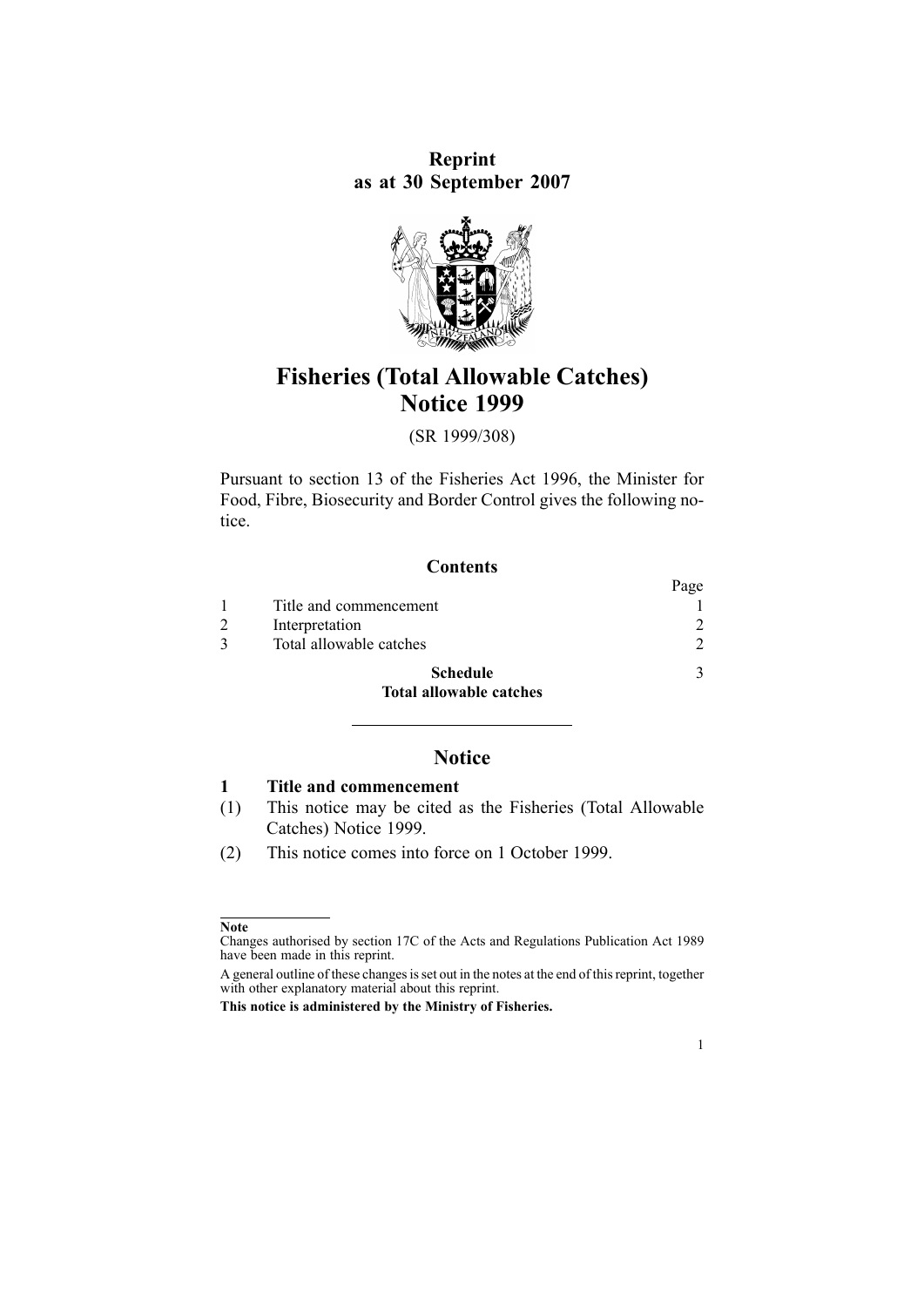<span id="page-1-0"></span>

| <b>Fisheries (Total Allowable Catches)</b> | Reprinted as at   |
|--------------------------------------------|-------------------|
| Notice 1999                                | 30 September 2007 |

## **2 Interpretation**

In this notice, unless the context otherwise requires,—

- (a) the quota managemen<sup>t</sup> areas referred to by reference number in the [Schedule](#page-2-0) are the quota managemen<sup>t</sup> areas described in [Schedule](http://www.legislation.govt.nz/pdflink.aspx?id=DLM117058) 2 of the Fisheries (Quota Management Areas Total Allowable Catches, and Catch Histories) Notice 1986 (SR 1986/267), and where 2 or more quota managemen<sup>t</sup> areas are shown as combined in respec<sup>t</sup> of any species, the combined areas together comprise 1 quota managemen<sup>t</sup> area for that species:
- (b) references to fishstock codes are references to the fishstock codes specified in table 1 of Schedule 2 of the Fisheries (Reporting) Regulations 1990 (SR 1990/214).

#### **3 Total allowable catches**

The total allowable catch for each quota managemen<sup>t</sup> area in respec<sup>t</sup> of each species specified in the [Schedule](#page-2-0) is that stated in the final column of the Schedule against the relevant quota managemen<sup>t</sup> area and species.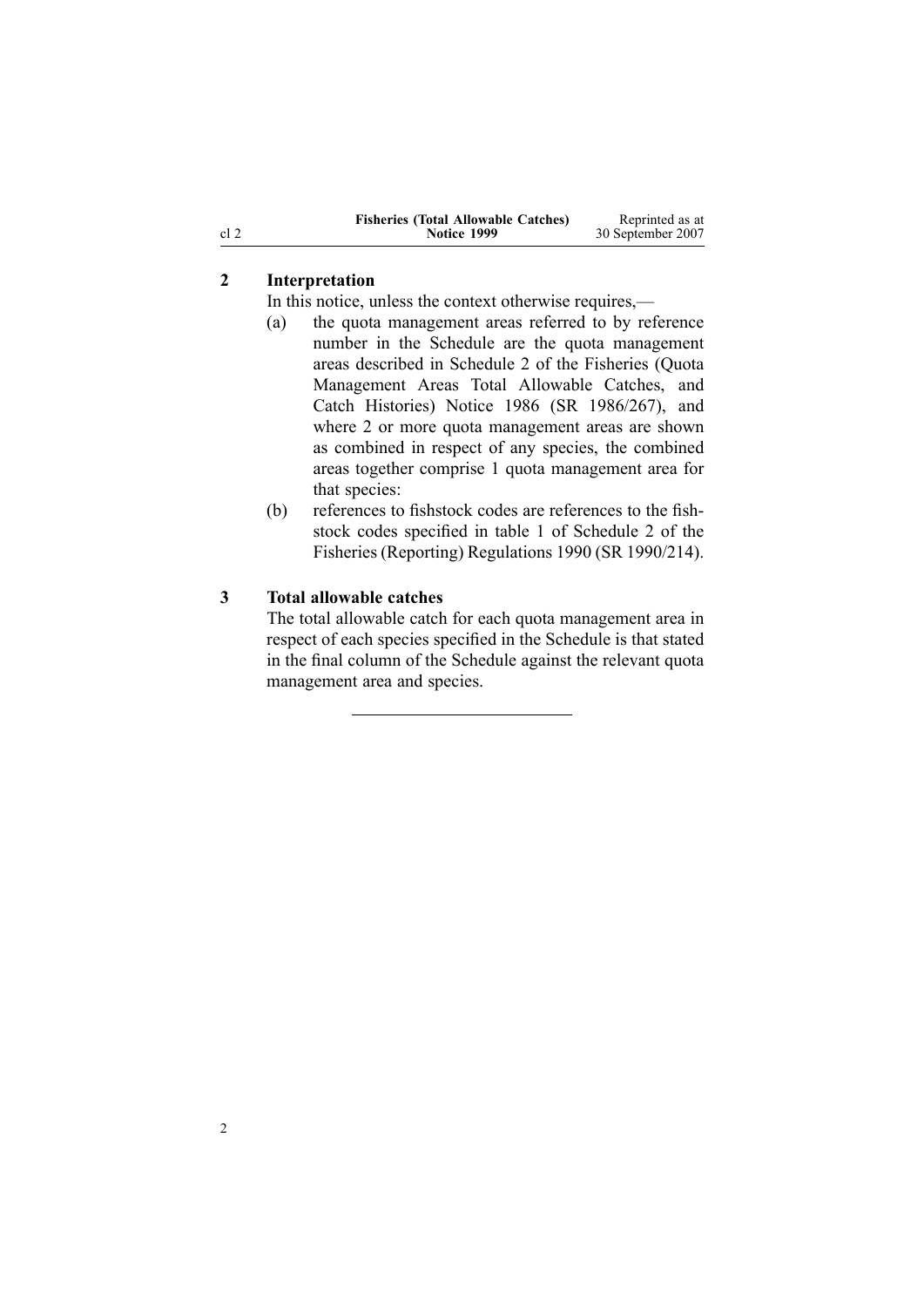<span id="page-2-0"></span>

| Reprinted as at<br>30 September 2007                                 | <b>Fisheries (Total Allowable Catches)</b><br>Notice 1999 |                   |                                               |  |  |  |  |
|----------------------------------------------------------------------|-----------------------------------------------------------|-------------------|-----------------------------------------------|--|--|--|--|
| <b>Schedule</b><br>cl <sub>3</sub><br><b>Total allowable catches</b> |                                                           |                   |                                               |  |  |  |  |
| <b>Species</b>                                                       | Ouota<br>management area                                  | Fishstock<br>code | Total allowable catch<br>(Greenweight tonnes) |  |  |  |  |
| Cardinal fish                                                        | 1                                                         | CDL1              | 1,320.000                                     |  |  |  |  |
|                                                                      | 9                                                         | CDL <sub>9</sub>  | 4.000                                         |  |  |  |  |
| Pale ghost shark                                                     | 7, 8, 9                                                   | GSP7              | 176.000                                       |  |  |  |  |

Schedule: amended, on 30 September 2007, by [clause](http://www.legislation.govt.nz/pdflink.aspx?id=DLM973168) 3(3) of the Fisheries (Total Allowable Catches) Notices Amendment Notice 2007 (SR 2007/280).

Dated at Wellington this 14th day of September 1999.

John Luxton, Minister for Food, Fibre, Biosecurity and Border Control.

Issued under the authority of the Acts and [Regulations](http://www.legislation.govt.nz/pdflink.aspx?id=DLM195097) Publication Act 1989. Date of notification in *Gazette*: 16 September 1999.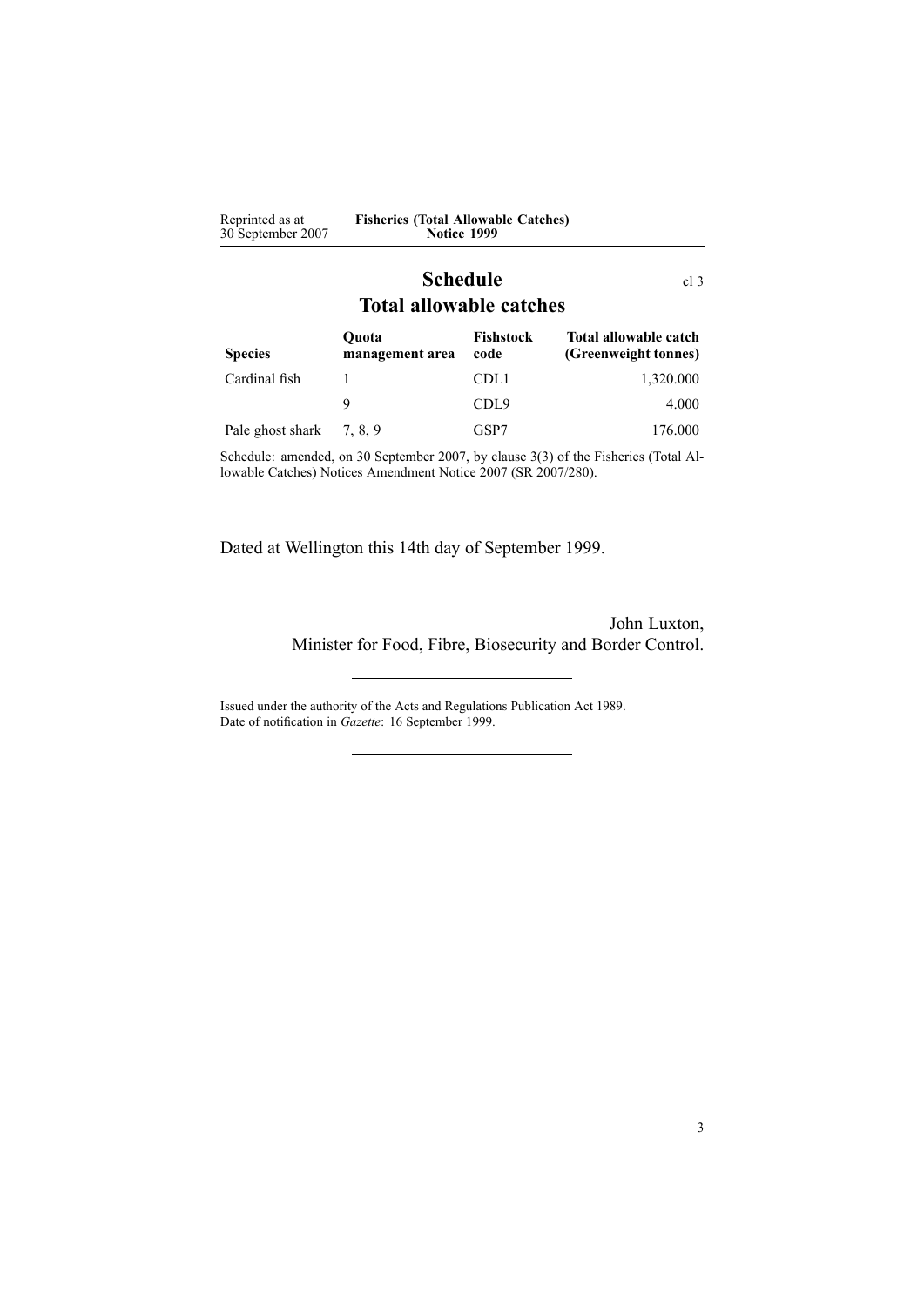| <b>Fisheries (Total Allowable Catches)</b> | Reprinted as at   |
|--------------------------------------------|-------------------|
| <b>Notice 1999</b>                         | 30 September 2007 |

#### **Contents**

1 General

2 Status of reprints

3 How reprints are prepared

4 Changes made under section 17C of the Acts and Regulations Publication Act 1989

5 List of amendments incorporated in this reprint (most recent first)

#### **Notes**

# *1 General*

This is <sup>a</sup> reprint of the Fisheries (Total Allowable Catches) Notice 1999. The reprint incorporates all the amendments to the notice as at 30 September 2007, as specified in the list of amendments at the end of these notes.

Relevant provisions of any amending enactments that have ye<sup>t</sup> to come into force or that contain relevant transitional or savings provisions are also included, after the principal enactment, in chronological order.

## *2 Status of reprints*

Under [section](http://www.legislation.govt.nz/pdflink.aspx?id=DLM195439) 16D of the Acts and Regulations Publication Act 1989, reprints are presumed to correctly state, as at the date of the reprint, the law enacted by the principal enactment and by the amendments to that enactment. This presumption applies even though editorial changes authorised by [section](http://www.legislation.govt.nz/pdflink.aspx?id=DLM195466) [17C](http://www.legislation.govt.nz/pdflink.aspx?id=DLM195466) of the Acts and Regulations Publication Act 1989 have been made in the reprint.

This presumption may be rebutted by producing the official volumes of statutes or statutory regulations in which the principal enactment and its amendments are contained.

## *3 How reprints are prepared*

A number of editorial conventions are followed in the preparation of reprints. For example, the enacting words are not included in Acts, and provisions that are repealed or revoked are omitted. For <sup>a</sup> detailed list of the editorial conventions,

Notes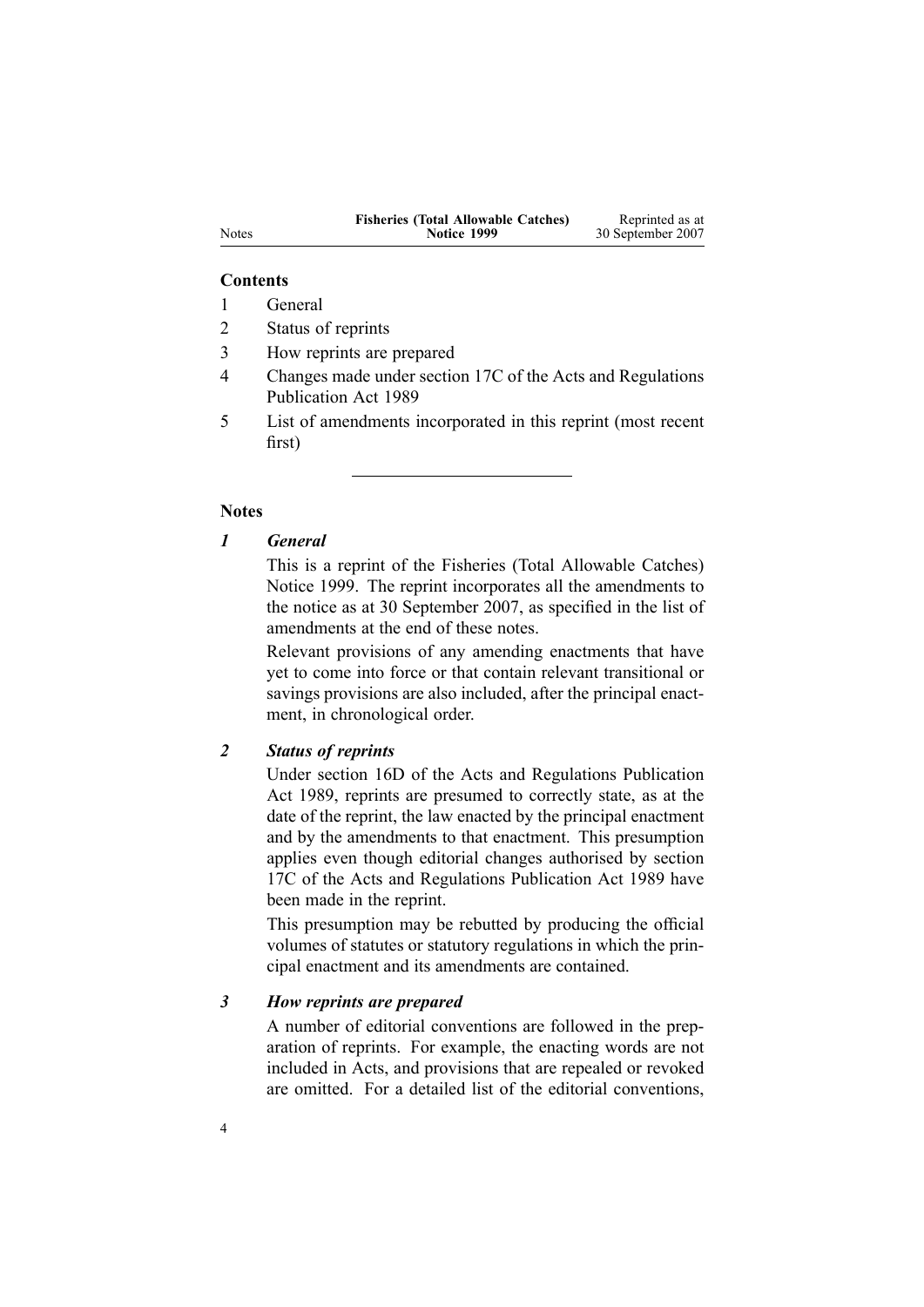| Reprinted as at   | <b>Fisheries (Total Allowable Catches)</b> |
|-------------------|--------------------------------------------|
| 30 September 2007 | Notice 1999                                |

*see* http://www.pco.parliament.govt.nz/editorial-conventions/ or Part 8 of the *Tables of New Zealand Acts and Ordinances and Statutory Regulations and Deemed Regulations in Force*.

## *4 Changes made under section 17C of the Acts and Regulations Publication Act 1989*

[Section](http://www.legislation.govt.nz/pdflink.aspx?id=DLM195466) 17C of the Acts and Regulations Publication Act 1989 authorises the making of editorial changes in <sup>a</sup> reprint as set out in [sections](http://www.legislation.govt.nz/pdflink.aspx?id=DLM195468) 17D and [17E](http://www.legislation.govt.nz/pdflink.aspx?id=DLM195470) of that Act so that, to the extent permitted, the format and style of the reprinted enactment is consistent with current legislative drafting practice. Changes that would alter the effect of the legislation are not permitted. A new format of legislation wasintroduced on 1 January 2000. Changesto legislative drafting style have also been made since 1997, and are ongoing. To the extent permitted by [section](http://www.legislation.govt.nz/pdflink.aspx?id=DLM195466) 17C of the Acts and Regulations Publication Act 1989, all legislation reprinted after 1 January 2000 is in the new format for legislation and reflects current drafting practice at the time of the reprint.

In outline, the editorial changes made in reprints under the authority of [section](http://www.legislation.govt.nz/pdflink.aspx?id=DLM195466) 17C of the Acts and Regulations Publication Act 1989 are set out below, and they have been applied, where relevant, in the preparation of this reprint:

- • omission of unnecessary referential words (such as "of this section" and "of this Act")
- • typeface and type size (Times Roman, generally in 11.5 point)
- • layout of provisions, including:
	- •indentation
	- • position of section headings (eg, the number and heading now appear above the section)
- • format of definitions (eg, the defined term now appears in bold type, without quotation marks)
- • format of dates (eg, <sup>a</sup> date formerly expressed as "the 1st day of January 1999" is now expressed as "1 January 1999")
- • position of the date of assent (it now appears on the front page of each Act)